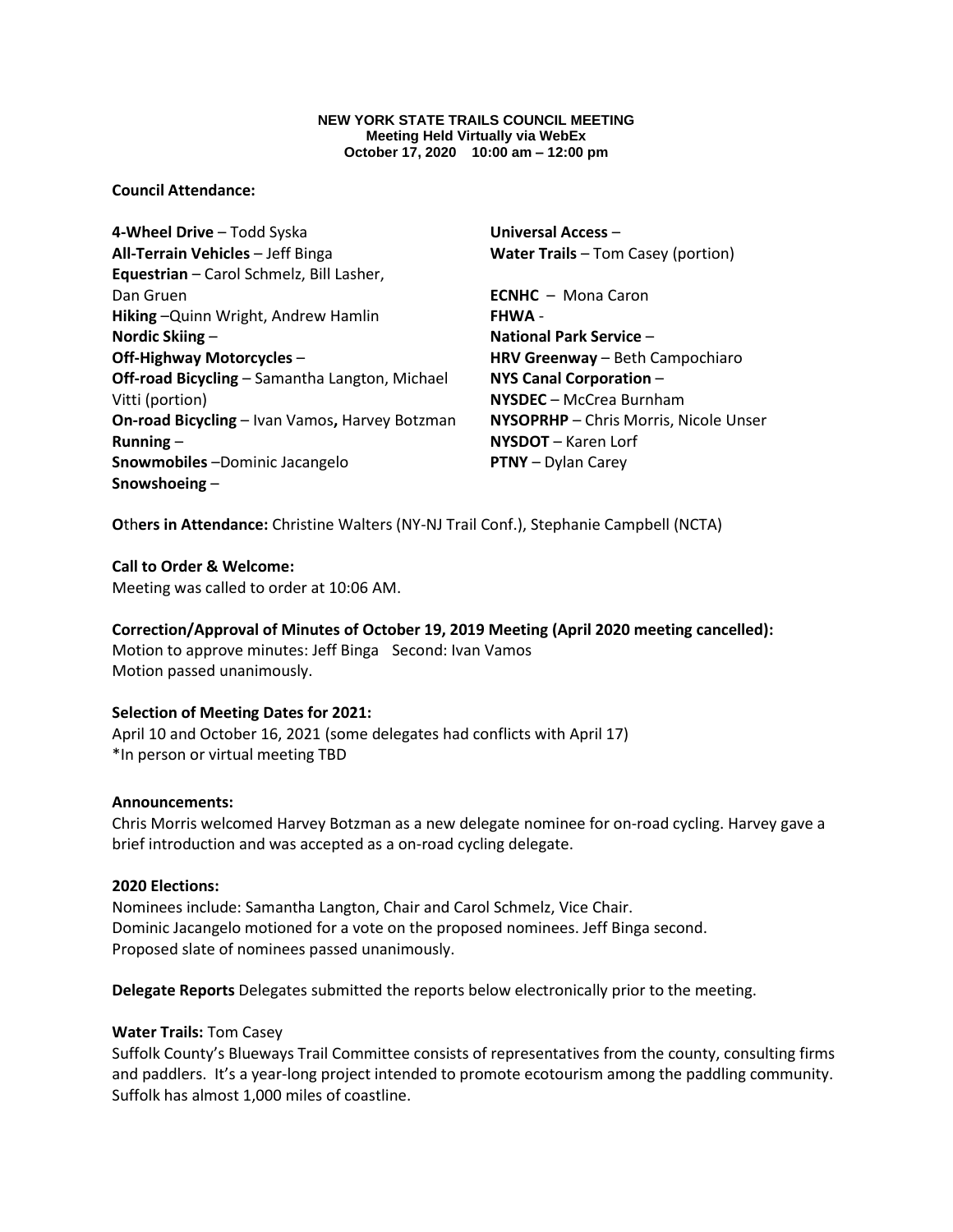With extensive public input, the committee inventoried 259 existing and potential launching sites in the county. It then selected 24 priority sites, with an emphasis on those with a proximity to villages and hamlets where paddlers might patronize shops and restaurants. After some tweaking, that list was whittled down to 20.

Next comes a final profile for each site that will include:

- evaluation of parking access, especially for non-residents
- possible enhancements to the launch sites, such as rails and floating docks
- signage with maps and safety info
- universal access accommodations
- possibly wash-down stations

The profiles are due in October, a Blueways Trail plan by the end of November, and a final public meeting in January 2021. The intent is to get these 20 sites up and running and hope for future expansion of the project.

Of course, all this is contingent on funding, and each site will have its own RFP and permitting process. Good luck with all that in these hard times!

#### **Hiking:** Donna Chapman

Trails were off limits to Volunteers in most areas March-June. Volunteers returned for maintenance with proper PPE but shelters and privies on National Park Service lands on the Appalachian Trail remain closed and no maintenance is being performed on these sites.

All trails have reported increased usage with a lot of impacts on tread ways and developments of many herd paths on trail less peaks especially in the Catskills. Catskill directors are hopeful that the Governors Catskill Park high use commission will start soon.

Increase noted in sightings of the spotted lantern fly. 11 counties in NYS now have had sightings. These ravenous bugs feed on over 70 species of plants, including maple, walnut, fruit trees, and even grapevines and hops. SLF physically stress plants by draining vital nutrients and leaving sticky excrement that promotes the growth of harmful black mold. Should lanternfly proceed unchecked through New York, both the environmental and economic impacts of a lanternfly feeding frenzy could be significant. If you think you've seen a spotted lanternfly or an egg mass, please send a picture and GPS location to spottedlanternfly@dec.ny.gov in New York.

#### **Equestrian Trails**: Carol Schmelz

1. Allegany County Report by Pauline Burnes- The NYS Horse Council has a very good working relationship with NYSDEC Allegany Unit here (Region 9). There is a new Supervising Forester, Greg Muller. He and Theresa Draves, Forester Trainee I and Nate Tucker have all be very helpful. Trail 5 from the horse campground has received drainage improvements, and pull overs were placed on Stewart Forest Rd, also improvements done to that road. We still have to complete the Trail 4 Improvement Project, I had various problems this year finding the right Contractor to do the work within the budget we have. It is on hold now until the Construction season of 2021.

Planning on having some Alfred State College students assist with some trail maintenance this coming Saturday, clearing debris, adding markers that are missing before the cross country skiing season. W. Almond Trail System still has a lot of wet areas, Trail 6 was re-routed near Palmer's Pond and it is a much better trail now.

Pauline has been trying to interest the newly formed Trails and Outdoor Recreation Advisory Committee to the Allegany County Legislature (She is the equestrian representative) in forming a "Friends" group for trails on DEC forest lands. Parks and Trails NY is very interested, but money is on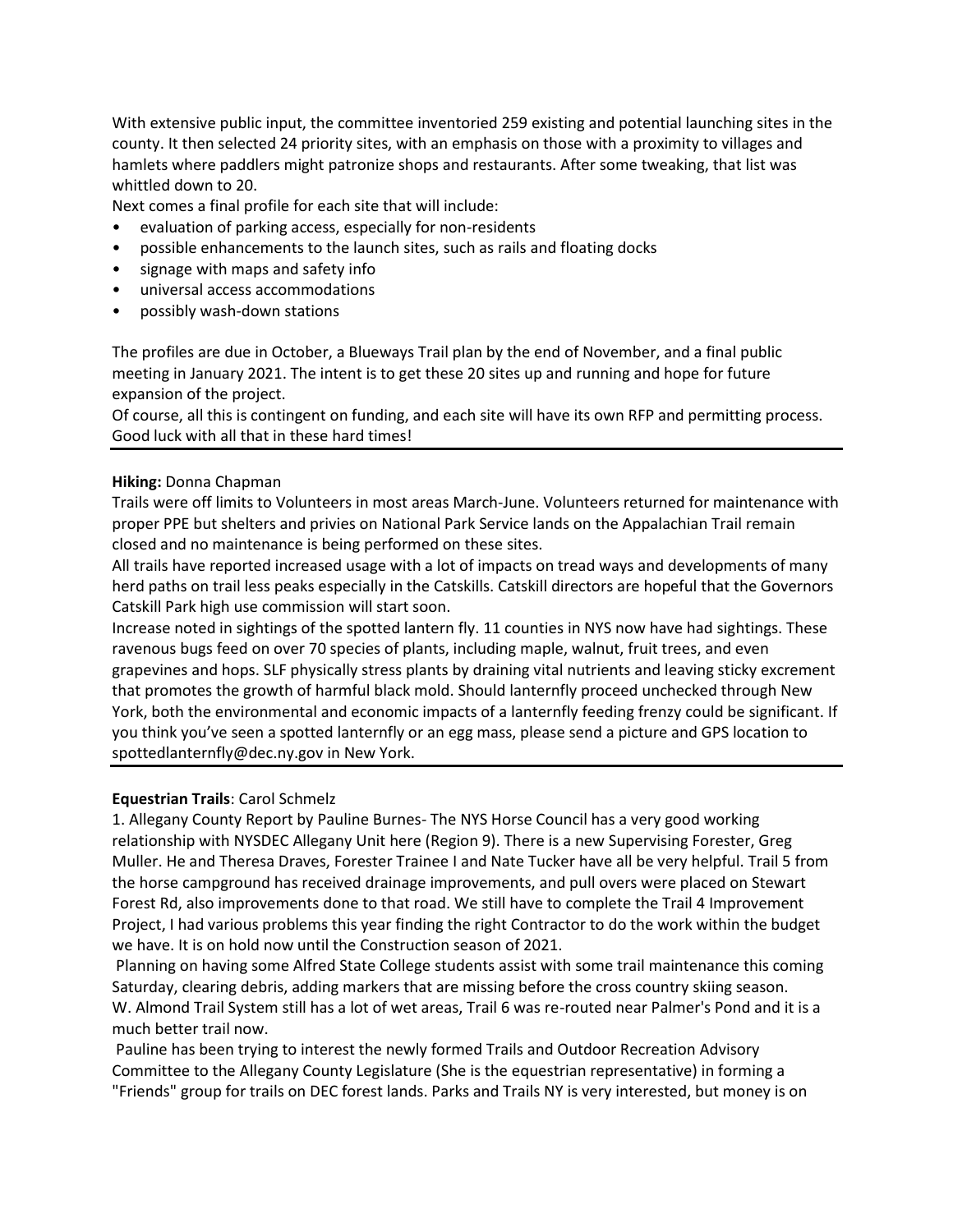hold right now. I have to contact DEC to see if they are interested. Bringing together the different user groups could be very beneficial. I know you recommended the "Friends" group a couple of years ago. 2. Southern Tier Rail Trail- I listened to the presentation online and gave contact information for horse camping and trail access to the McGee Rail/Trail in Little Valley. I also referred Go Bike to online studies which was done in 2005 by Terry Martin and again in 2017 by another party. All those plans are online for Go Bike to access and compare with what they already have. Go Bike asked for specific input from equestrians that live in Orchard Park area near the rail/trail.I presented that request to the WNY Horse Council so they could reach out to members in their database to get the needed input.

3. Canalway Trail- The trail collapse at Dunnigan & Bear Ridge Road in Pendleton has not been repaired yet.

4. Allegany State Park – Markers needed after the second bridge on Blacksnake Mountain Trail (#3). People are wandering off on the well-trodden path to the left after not finding trail markers which were supposed to guide them to the right. I reported my concerns to Red House Supervisor by telephone. He said he would be going right out to look at the situation and have it corrected.

### **Snowmobiling**: Dominic Jacangelo

2019-20 was a less than stellar year. Registrations fell to 96,000 while snowfall was continuously interrupted by rain. Lake effect snows in Tug Hill failed to materialize into late in the season and event then were disrupted by rain.

NYSSA/SLEDNY did develop and release a snowmobile trail app. This app was priced at \$4.99 and was linked to real time information that most clubs would import into the system. Information shows open and closed trails, hazards and club trails if entered by the club. Works on and off a cell signal. App to be reintroduced this November with new features. 8000 plus apps were sold in 2019-20. The last several weeks of the season was lost to the pandemic as clubs showed trails as closed. There was a concern to not encourage people coming from other states since there were no services in the areas that had snow.

2020-21: Hope is for a good snow year. Everyone seems interested in outdoor recreation and our memberships and registration are running ahead of last year. There is a concern over our regular trail maintenance grants. We are working on avoiding any hold back of funds.

DEC proposed an extended hunting season to go from December 26 through the first of the year. NYSSA opposes this since our private landowners do not want snowmobiles on their property until hunting is over. Extended season is for longbow and muzzle loading in the Southern Zone. We would lose a week of snowmobiling under this proposal. A \$13 million dollar impact.

DOT will shortly begin to pull up rails and ties from Tupper Lake to Lake Placid on the Remsen to Lake Placid Travel Corridor. Will open up the area to a longer season of snowmobiling. Hope to ride as soon as the project is completed (December 2020) and sufficient snow is on the corridor.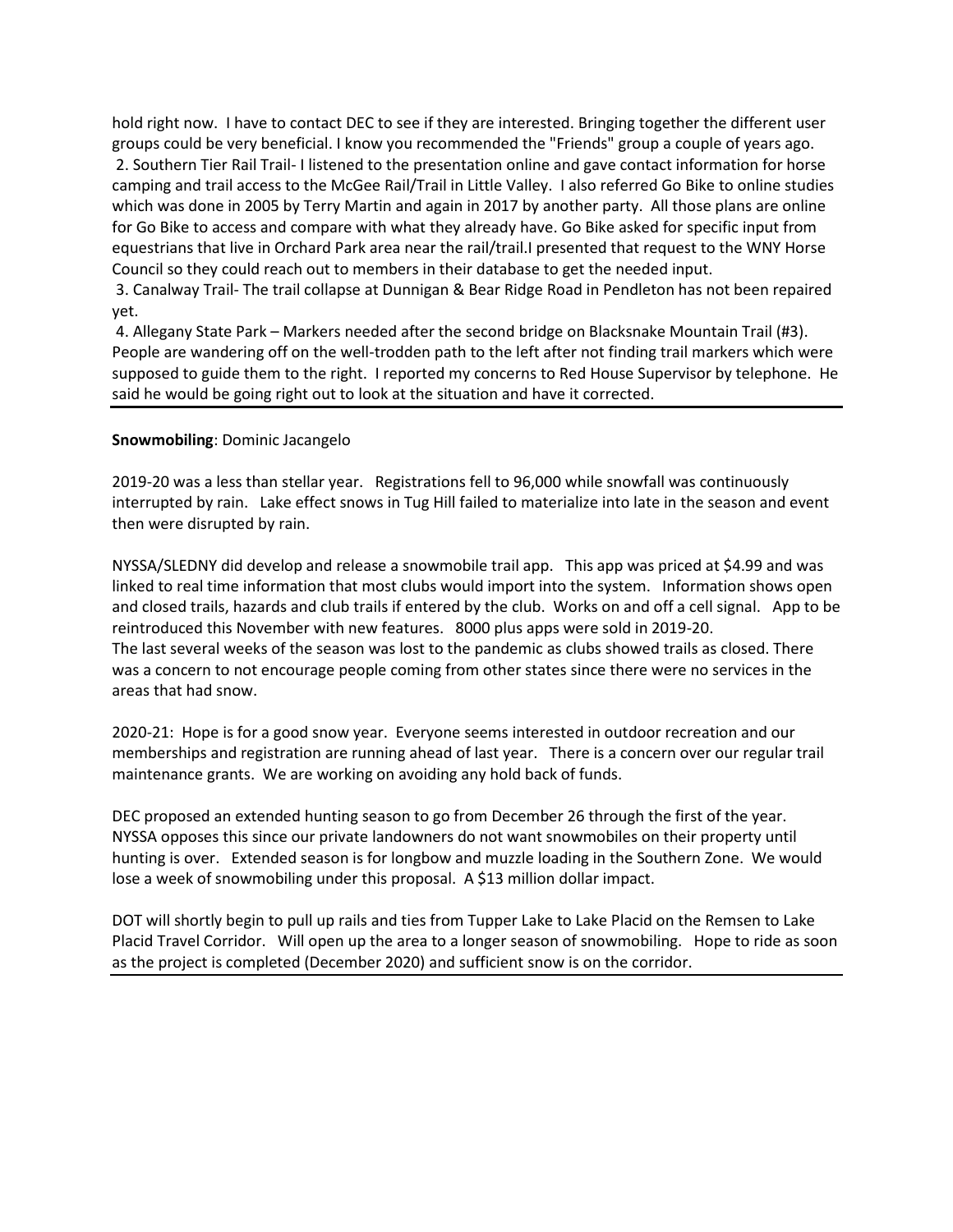### **Agency Reports:**

### **Erie Canalway National Heritage Corridor**: Mona Caron

### 1) Water Trail Signs

Erie Canalway recently installed new signs to mark the NYS Canalway Water Trail at more than 140 launch sites along the Erie, Champlain, Cayuga-Seneca, and Oswego canals. The blue and yellow signs are intended to help paddlers identify safe put-in and take-out sites from the water and assist with wayfinding to launch sites from land.

Water trail signs are designed to work in tandem with the NYS Canalway Water Trail Guidebook and Navigational Map Set and the online [www.nycanalmap.com.](http://www.nycanalmap.com/)

## 2) Adopt the Water Trail Stewardship Program

Erie Canalway is developing a framework for a water trail stewardship program to launch in Spring 2021. At the present time, we're conducting research/interviews with stakeholders, partners and the paddling community to gather information for an organizational blueprint for the program.

## 3) Hand Launch Design Guidelines

We reissued a Request for Proposal (RFP) seeking written proposals for illustrated guidelines for facilities to launch canoes, kayaks, and small-craft tailored to the varied conditions of the NYS Canal System. The guidelines are intended to help organizations and communities plan and design launch areas unique to the Water Trail. Proposals are due November 20, 2020. The RFP is posted: <https://eriecanalway.org/our-work/contracting-opportunities>

## 4) Canalway Challenge

In its second year, the Canalway Challenge has been encouraging participants to sign up for a mileage challenge, then walk, run, bike and/or paddle the Canalway Trails and Water Trails to achieve their mileage goals while also learning about canal history and heritage and sampling the local flavor. "Hot on the Trail" gives users nine categories to explore while on the trail. So far the Canalway Challenge has seen 157,785 miles pledged, 63,960 miles completed and 991 challenges created. www.canalwaychallenge.org.

### **OPRHP RTP Program**: Thomas Hotaling

OPRHP will proceed with a local solicitation for RTP grant proposals from not-for-profits and municipalities in 2021. Existing RTP grant funds and the upcoming grant round are unaffected by the State budget shortfalls. Contact Thomas with questions.

### **OPRHP Planning Bureau**: Chris Morris

- Statewide Greenway Trails Plan: Draft plan is pending release end of November. Public comment period and public hearing will follow. I encourage all Trails Council reps to review the plan, the maps/data, and submit comments.
- Statewide Historic Preservation Plan: Planning process underway with Core Team participants. Draft expected in 2021.
- James Baird Master Plan: Core Team meetings underway to outline the effort. Scoping document and Public Information meeting to follow later in 2020 or early 2021.
- Allegany Quaker Multi-use Path Phase II: Project design underway. Public Information meeting to be held later in November.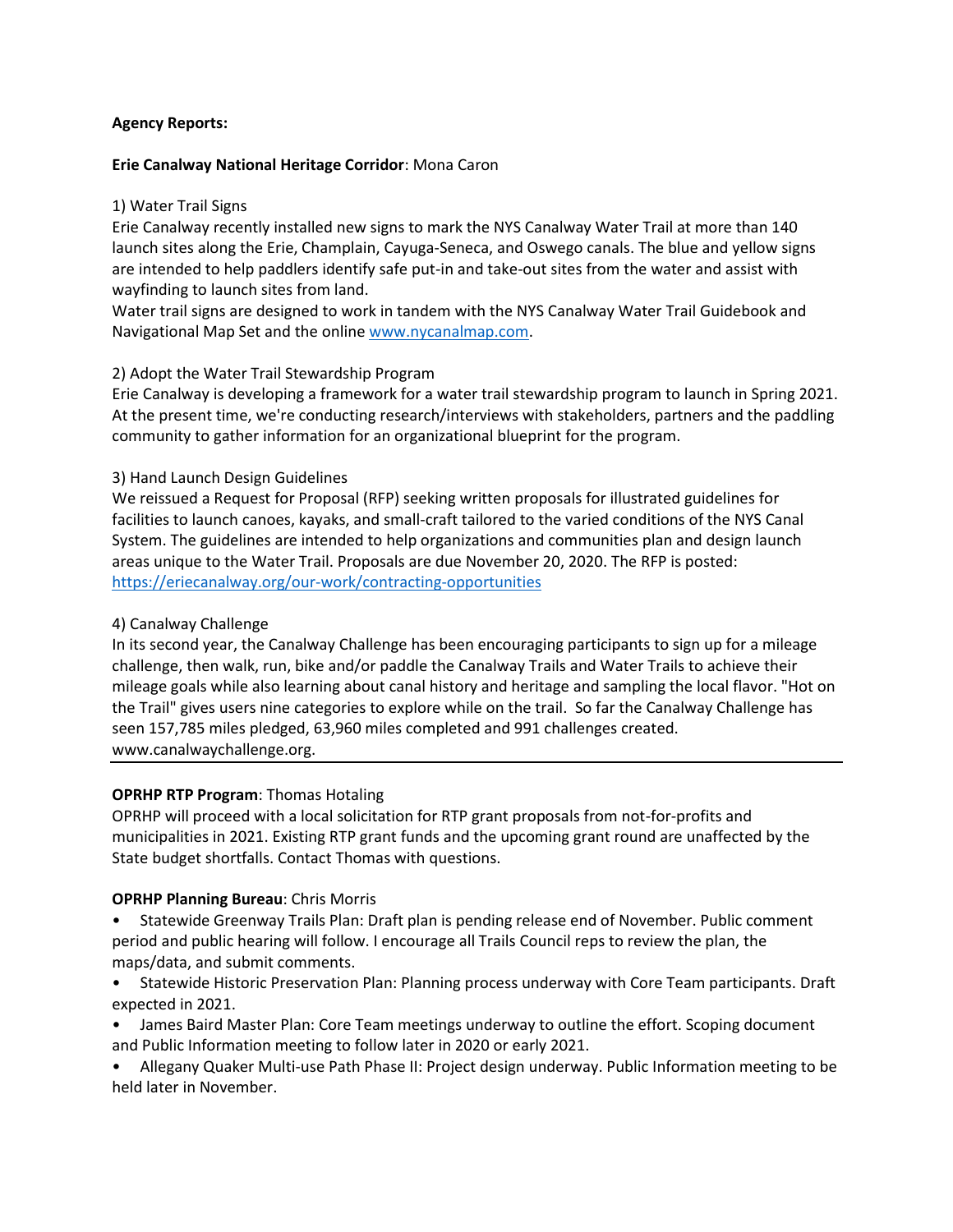• OPRHP held ribbon cuttings to celebrate the opening of both the Minnewaska Visitor Center & Jones Beach Energy & Nature Center recently.

• OPRHP launched the State Parks Explorer Mobile App over the summer. Interesting technology for patrons who are planning a visit to our facilities. Download through Apple/Android store and take a look.

### **NYS DEC, Lands and Forests**

McCrea Burnham

Here is a list of Unit Management Plans that the Department is currently working on.

- State Forests UMPs
- o Region 4 Upcoming- Catskill Creek, Mt. Pisquah
- o Region 6- Upcoming- Fish Creek State Forests,
- o Region 7 Upcoming-Broome, Pharsalia Woods, and 5 Streams
- o In the Pipeline- Taconic Highlands, 46 Corners, Neversink, St. Lawrence Rock Ridge, and Charleston
- Forest Preserve UMPs

o Upcoming- Debar Mtn Wild Forest, Chazy Highlands, Wilcox Lake Wild Forest, Lake George Wild Forest and Shandaken Wild Forest

#### **Delegate Report Q&A & New Business:**

Carol Schmelz asked for clarification on court case regarding tree cutting on DEC lands. McCrea provided clarification that the case only applies to Forest Preserve lands. Hazard trees can be cut and the state has been proceeding with very low volumes of tree cutting is slowed in intensive use areas. DEC is following Appellate Court's decision until further notice.

Quinn Wright asked for clarification on tree cutting for chainsaw training. McCrea stated that chainsaw courses take place on State Forest lands and are not covered by the court ruling.

Carol S asked for clarification on Boreas Pond bridge project. Dominic Jacangelo noted that that project is still held up by tree cutting ruling.

Dominic provided more details about the DEC's proposed extended deer hunting season in the Southern Zone.

Ivan V. provided some updates on the NY Motor Vehicle Law and changes to include electric bicycles in New York. Noted that the Empire State Trail progress is moving along toward 2020 completion. Noted increased bicycle use due to COVID-19.

Harvey Botzman noted that US Bike Rt11 (NY Bike Rt14) is seeking approval through AASHTO, NY, & PA.

Samantha L. noted COVID and Trail Maintenance as a topic of discussion for next meeting. Delegates shared their experiences and guidance they have been following. A suggestion was made to circulate any guidance via email as well.

Jeff Binga provided information about a new electric Snowmobile and OHVs. HE also noted Allegany County is seeking volunteers in western NY for a regional/county trails council.